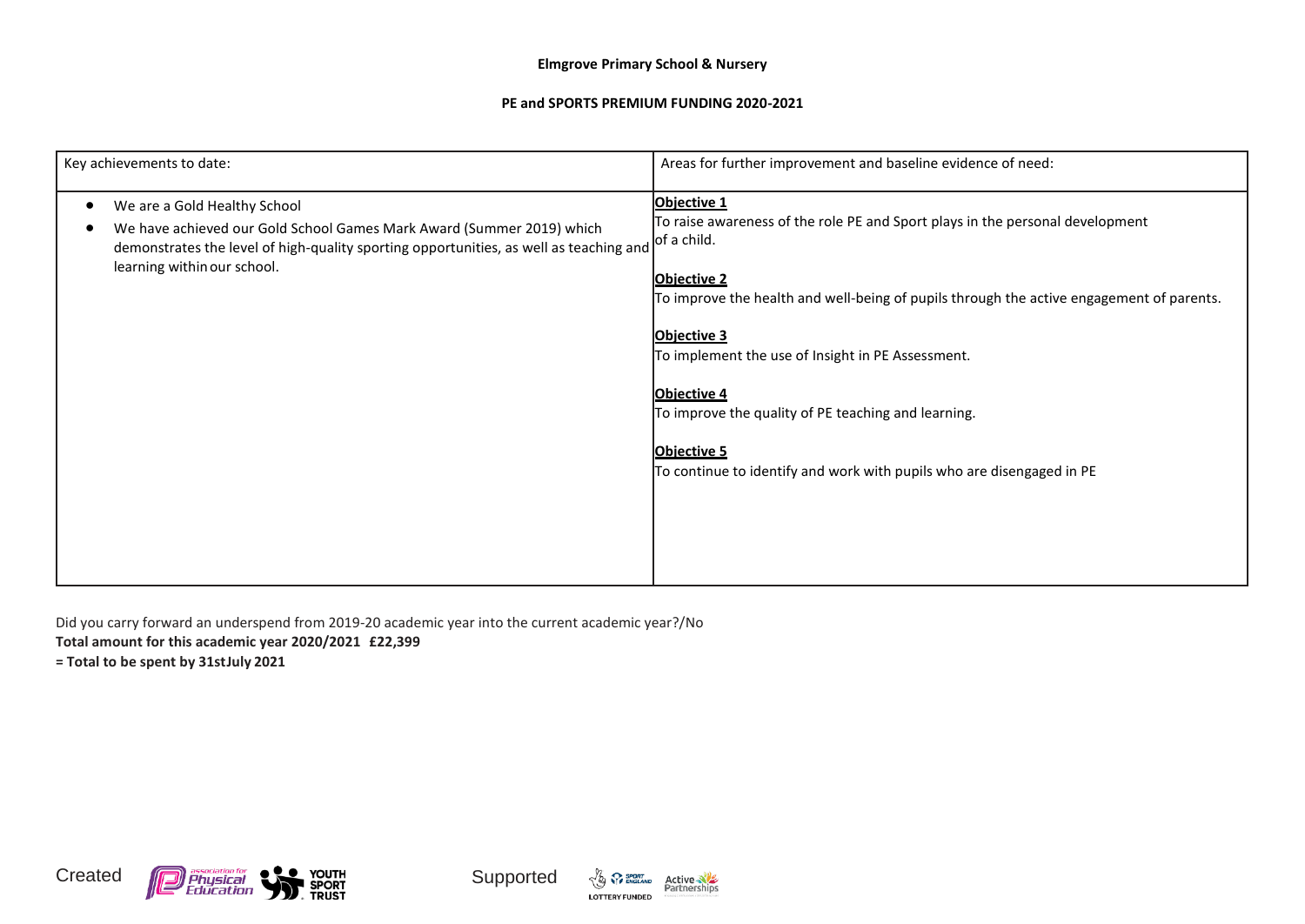| <u>Meeting national curriculum requirements for swimming and water safety.</u>                                                                                                                                              |                                                                          |
|-----------------------------------------------------------------------------------------------------------------------------------------------------------------------------------------------------------------------------|--------------------------------------------------------------------------|
| What percentage of your current Year 6 *cohort swim competently, confidently and proficiently over a distance of at least 25 metres?                                                                                        | 17%                                                                      |
| What percentage of your current Year 6 cohort use a range of strokes effectively [for example, front crawl, backstroke and breaststroke]?                                                                                   | 17%                                                                      |
| What percentage of your current Year 6 cohort perform safe self-rescue in different water-based situations?                                                                                                                 | 100%                                                                     |
| Schools can choose to use the Primary PE and sport premium to provide additional provision for swimming but this must be for activity<br>over and above the national curriculum requirements. Have you used it in this way? | Yes<br>Year 5 went swimming 2021 and will do so<br>autumn term 2021 also |

\*figures correct as of 16<sup>th</sup> July 2021







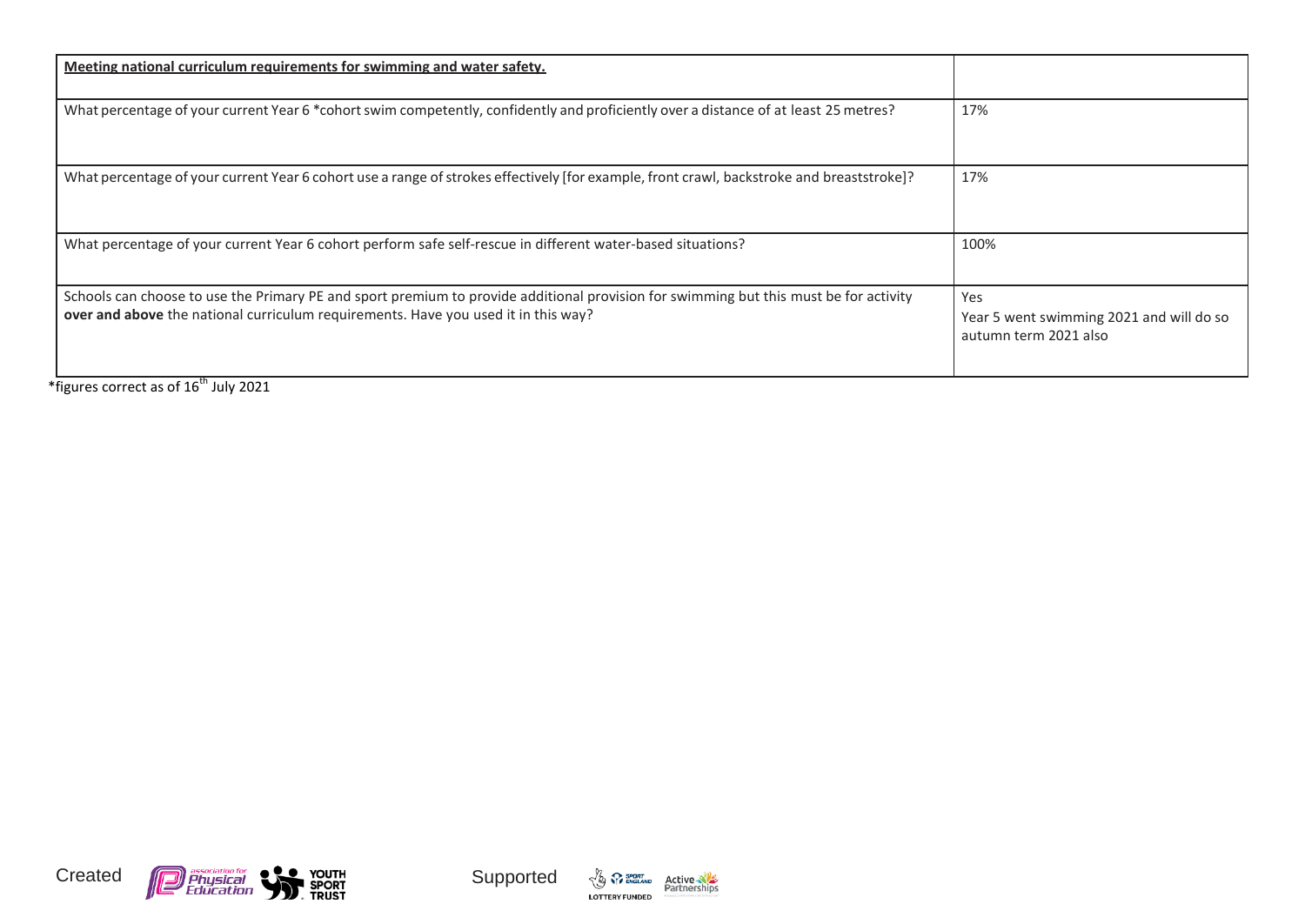| Academic Year: 2020/21                                                                                                                                                                                                   | <b>Total fund allocated:</b><br>£22,399                                                                                                       | Date Updated: July 2021 |                                                                                                                                                                                       |                                                                                                                                                                                                                            |
|--------------------------------------------------------------------------------------------------------------------------------------------------------------------------------------------------------------------------|-----------------------------------------------------------------------------------------------------------------------------------------------|-------------------------|---------------------------------------------------------------------------------------------------------------------------------------------------------------------------------------|----------------------------------------------------------------------------------------------------------------------------------------------------------------------------------------------------------------------------|
| Key indicator 1: The engagement of all pupils in regular physical activity - Chief Medical Officers guidelines recommend that primary school pupils<br>undertake at least 30 minutes of physical activity a day inschool |                                                                                                                                               |                         | Percentage of total allocation:                                                                                                                                                       |                                                                                                                                                                                                                            |
|                                                                                                                                                                                                                          |                                                                                                                                               |                         |                                                                                                                                                                                       | 28%                                                                                                                                                                                                                        |
| Intent                                                                                                                                                                                                                   | Implementation                                                                                                                                |                         | Impact                                                                                                                                                                                |                                                                                                                                                                                                                            |
| Your school focus should be clear what you<br>want the pupils to know and be able to do<br>and about what they need to learn and to<br>consolidate though practice                                                       | Make sure your actions to achieve<br>are linked to your intentions                                                                            | Funding allocated       | Evidence of impact: what do pupils now Sustainability and suggested next<br>know and what can they now do? What steps<br>has changed?                                                 |                                                                                                                                                                                                                            |
| For pupils to engage in a minimum of 2 hours Specialist Sports coaches to support<br>a week of PE lessons, practising a variety of<br>skills in both indoor and outdoor<br>lenvironments.                                | teaching and learning of PE in school                                                                                                         | £6300                   | School games mark continued                                                                                                                                                           | This resource has been, and will<br>continue to be crucial over the period<br>of Covid-19                                                                                                                                  |
| Provide opportunities for all pupils to<br>participate and compete in sport                                                                                                                                              | Training of sports leaders to help run<br>and officiate activities<br>Sports coaches to run activities at<br>unchtime and after school        |                         | Competition was affected by Covid 19<br>and lockdown measures but intra<br>sessions were set up in each bubble                                                                        |                                                                                                                                                                                                                            |
| After high inactivity levels and growing<br>levels of obesity amongst some children,<br>we decided that whole-school fitness was<br>our priority. Additional staffing gave us the<br>capacity to do this.                | This staffing enabled children in<br>our school to receive crucial PE<br>lessons over the period of<br>ockdown and their return to<br>school. | £6300                   | Evidence of children's increased<br>physical activity levels and physical<br>literacy can be seen through the<br>completion of daily activities such as<br>the 'Daily Mile' in year 4 | The whole-school approach to<br>fitness and activity levels are being<br>embedded throughout the school.                                                                                                                   |
| Additional purchase of playground gym<br>equipment to support activity $-2x$ fitness<br>bikes and 1 skier<br>Additional playground equipment - balls,<br>table tennis bats, active kits                                  | To support increased activity at<br>lunchtime                                                                                                 | £7000<br>£700           | Children use equipment daily                                                                                                                                                          | Continue to investigate 'out door'<br>gym equipment for pupils to use to<br>increase activity in the playground<br>The whole-school approach to<br>fitness and activity levels are being<br>embedded throughout the school |
| Key indicator 2: The profile of PESSPA being raised across the school as a tool for whole school improvement                                                                                                             |                                                                                                                                               |                         |                                                                                                                                                                                       | Percentage of total allocation:                                                                                                                                                                                            |
|                                                                                                                                                                                                                          |                                                                                                                                               |                         |                                                                                                                                                                                       |                                                                                                                                                                                                                            |
|                                                                                                                                                                                                                          |                                                                                                                                               |                         |                                                                                                                                                                                       | 19%                                                                                                                                                                                                                        |

Created



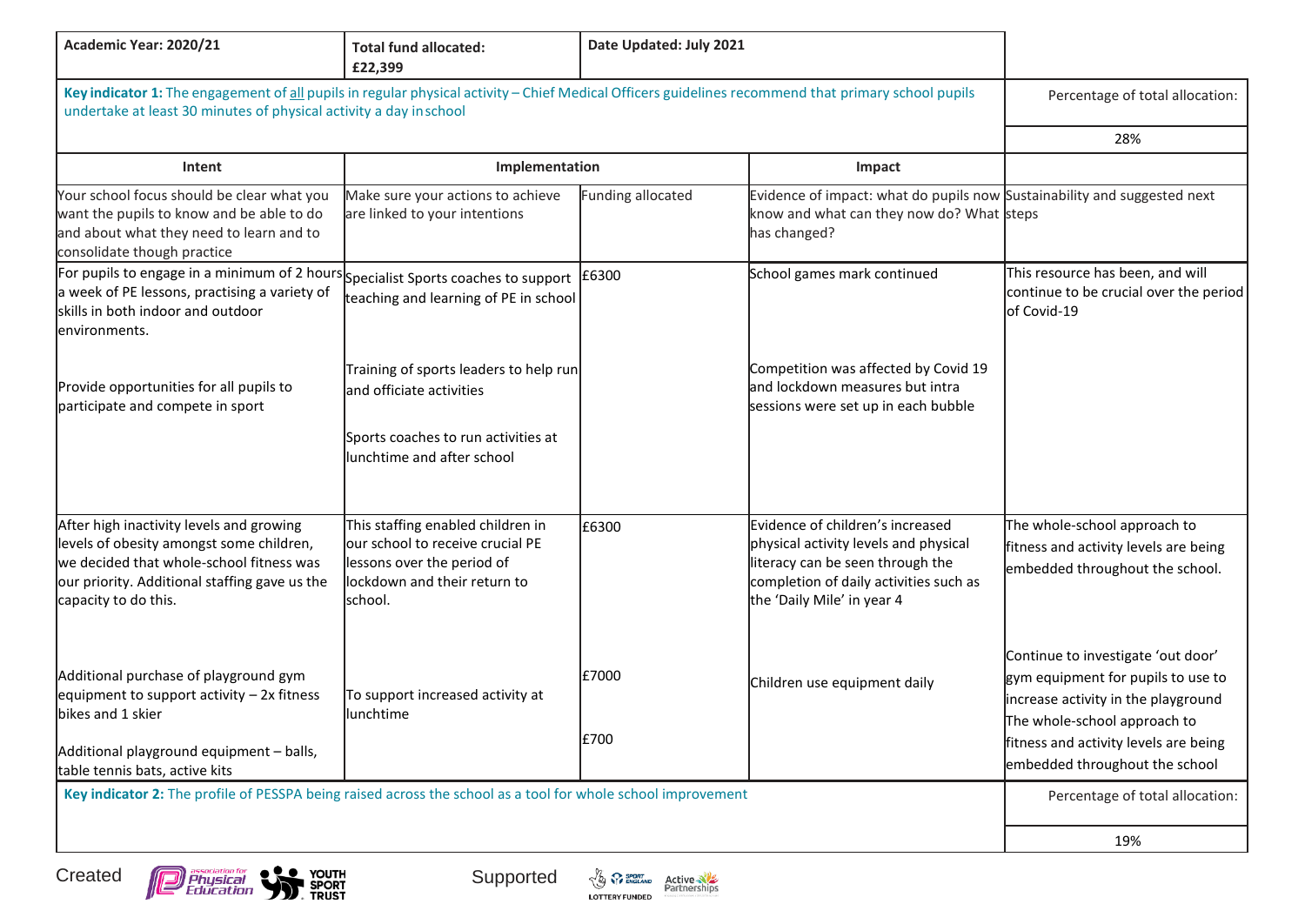| Intent                                                                                                                                                                  | Implementation                                                         |                           | Impact                                                                                        |                                                                        |
|-------------------------------------------------------------------------------------------------------------------------------------------------------------------------|------------------------------------------------------------------------|---------------------------|-----------------------------------------------------------------------------------------------|------------------------------------------------------------------------|
| Your school focus should be clear what<br>you want the pupils to know and be<br>able to do and about<br>what they need to learn and to consolidate<br>through practice: | Make sure your actions to<br>achieve are linked to your<br>intentions: | <b>Funding allocated:</b> | Evidence of impact: what do pupils<br>now know and what can they now<br>do? What has changed? | <b>Sustainability and</b><br>suggested next steps:                     |
| To raise the profile of PE within the school                                                                                                                            | Membership of Association for PE                                       | £143                      | Support for PE lead                                                                           | Look for opportunities to engage<br>parents / school community further |
| Provide additional weekly swimming lessons Additional funding for<br>for pupils in Year 5                                                                               | Swimming Pool Hire and<br>Coaching                                     | £4,290                    | Children were offered this Summer<br>term                                                     | Will need to continue to offer this<br>next year                       |







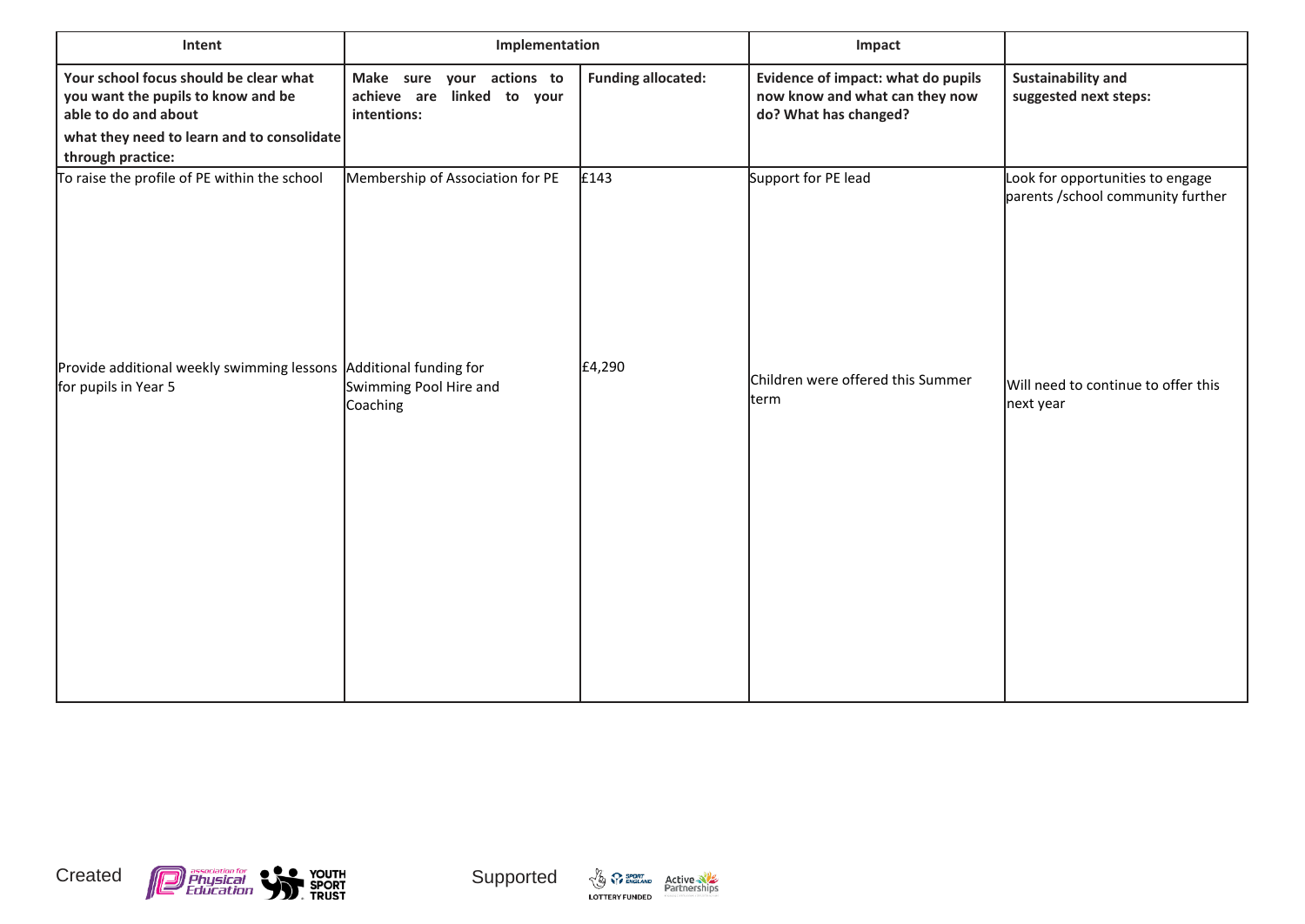| Key indicator 3: Increased confidence, knowledge and skills of all staff in teaching PE and sport                                                                                                   |                                                                                                                                                                                                                             |                   | Percentage of total allocation:                                                                                             |                                            |
|-----------------------------------------------------------------------------------------------------------------------------------------------------------------------------------------------------|-----------------------------------------------------------------------------------------------------------------------------------------------------------------------------------------------------------------------------|-------------------|-----------------------------------------------------------------------------------------------------------------------------|--------------------------------------------|
|                                                                                                                                                                                                     |                                                                                                                                                                                                                             |                   |                                                                                                                             | 7%                                         |
| Intent                                                                                                                                                                                              | Implementation                                                                                                                                                                                                              |                   | Impact                                                                                                                      |                                            |
| Your school focus should be clear what you<br>want the pupils to know and be able to do<br>and about what they need to learn and to<br>consolidate though practice<br>consolidate through practice: | Make sure your actions to achieve are<br>linked to your intentions                                                                                                                                                          | Funding allocated | Evidence of impact: what do pupils now<br>know and what can they now do? What<br>has changed?                               | Sustainability and suggested next<br>steps |
| Raising the subject knowledge and<br>confidence of teachers, in order to deliver<br>high-quality PE lessons.                                                                                        | (Action - BeActive coaches' to provide<br>CPD in teaching PE and to support staff<br>with subject knowledge Our staff survey<br>and SDP identified that PE was an area<br>that teachers lacked confidence when<br>teaching. | £1500             | 100% of staff CPD said they had<br>improved their confidence but needs to<br>be more on going and in specific PE<br>strains | Target teachers to attend courses          |





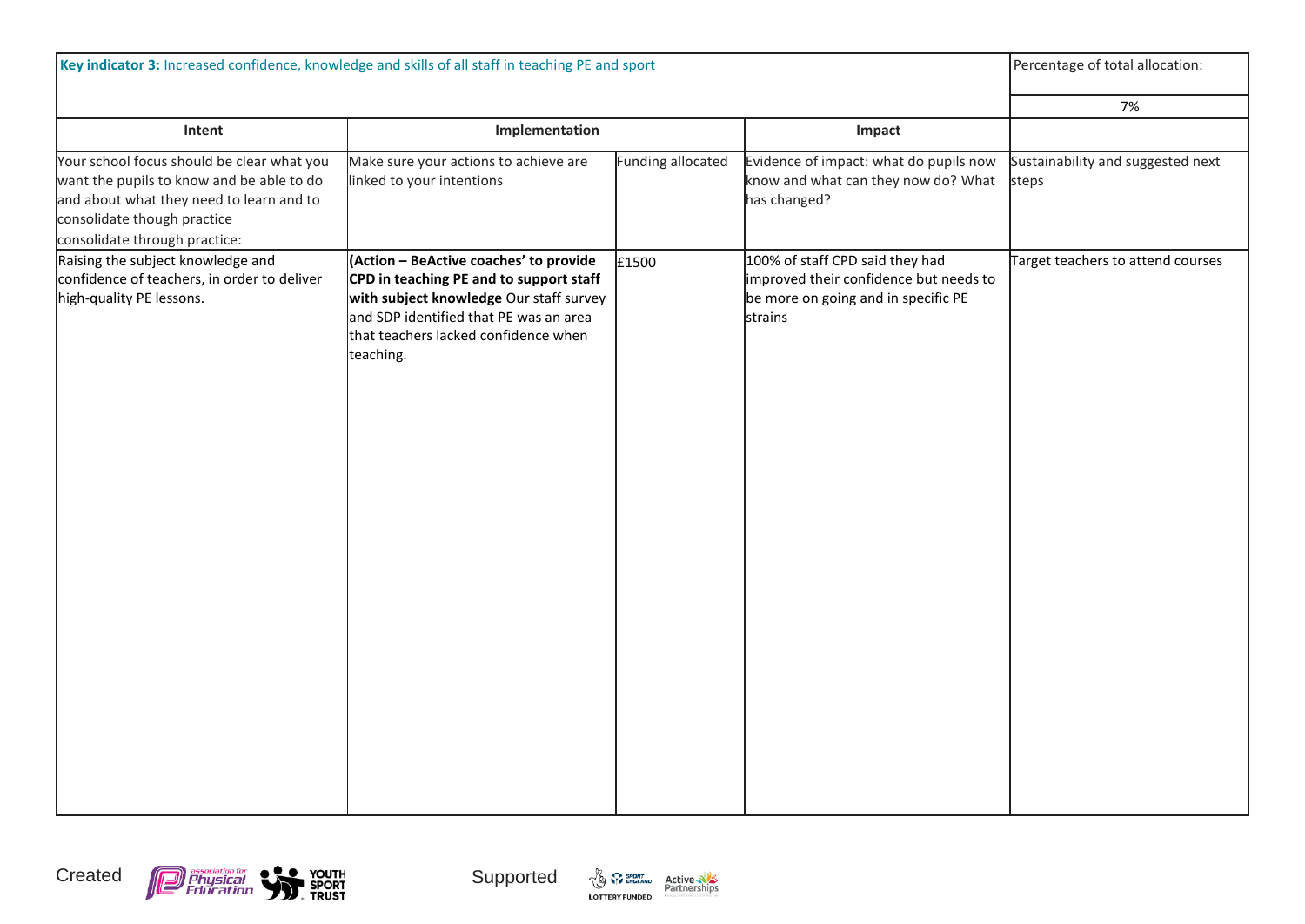| Key indicator 4: Broader experience of a range of sports and activities offered to all pupils                                                                      |                                                                                                         |                   | Percentage of total allocation:                                                                      |                                                                                                                                  |
|--------------------------------------------------------------------------------------------------------------------------------------------------------------------|---------------------------------------------------------------------------------------------------------|-------------------|------------------------------------------------------------------------------------------------------|----------------------------------------------------------------------------------------------------------------------------------|
|                                                                                                                                                                    |                                                                                                         |                   |                                                                                                      | Linked<br>to<br>KI1 - 28%                                                                                                        |
| Intent                                                                                                                                                             | Implementation                                                                                          |                   | Impact                                                                                               |                                                                                                                                  |
| Your school focus should be clear what you<br>want the pupils to know and be able to do<br>and about what they need to learn and to<br>consolidate though practice | Make sure your actions to achieve are<br>linked to your intentions                                      | Funding allocated | Evidence of impact: what do pupils now<br>know and what can they now do? What<br>has changed?        | Sustainability and suggested next<br>steps                                                                                       |
| To experience additional fitness sessions<br>to promote confidence, skills and abilities.                                                                          | (Action - Employing 'BeActive to<br>provide specialist sessions for children<br>on Thursday afternoons) | £6300             | Pupils have also had access to coaching<br>during curriculum time and through<br>lunchtime sessions. | To introduce new sports in the next<br>academic year to extend<br>opportunities, experiences and skills<br>eg athletics/fitness. |





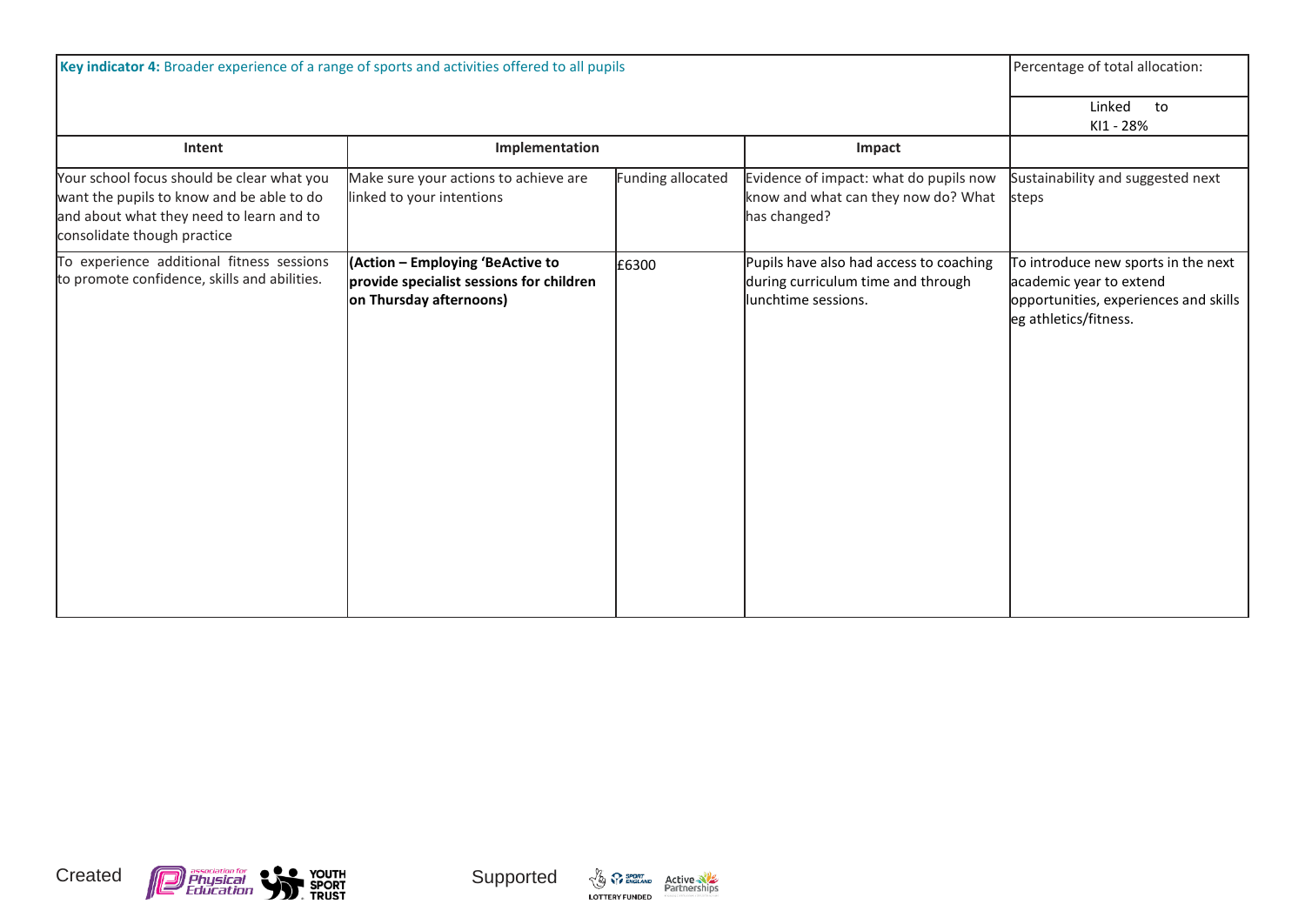| Key indicator 5: Increased participation in competitive sport                                                                                                                                                                                      |                                                                                                                                                                                                                                                                                                                                                                                                                                                                                                                |                   | Percentage of total allocation:                                                                                                                                                                                                                                                                                                                         |                                                                                                                                                                                                                                                                                                                                            |
|----------------------------------------------------------------------------------------------------------------------------------------------------------------------------------------------------------------------------------------------------|----------------------------------------------------------------------------------------------------------------------------------------------------------------------------------------------------------------------------------------------------------------------------------------------------------------------------------------------------------------------------------------------------------------------------------------------------------------------------------------------------------------|-------------------|---------------------------------------------------------------------------------------------------------------------------------------------------------------------------------------------------------------------------------------------------------------------------------------------------------------------------------------------------------|--------------------------------------------------------------------------------------------------------------------------------------------------------------------------------------------------------------------------------------------------------------------------------------------------------------------------------------------|
|                                                                                                                                                                                                                                                    |                                                                                                                                                                                                                                                                                                                                                                                                                                                                                                                |                   |                                                                                                                                                                                                                                                                                                                                                         | 11%                                                                                                                                                                                                                                                                                                                                        |
| Intent                                                                                                                                                                                                                                             | Implementation                                                                                                                                                                                                                                                                                                                                                                                                                                                                                                 |                   | Impact                                                                                                                                                                                                                                                                                                                                                  |                                                                                                                                                                                                                                                                                                                                            |
| Your school focus should be clear what you<br>want the pupils to know and be able to do<br>and about what they need to learn and to<br>consolidate though practice<br>consolidate through practice:                                                | Make sure your actions to achieve are<br>linked to your intentions                                                                                                                                                                                                                                                                                                                                                                                                                                             | Funding allocated | Evidence of impact: what do pupils now<br>know and what can they now do? What<br>has changed?                                                                                                                                                                                                                                                           | Sustainability and suggested next<br>steps                                                                                                                                                                                                                                                                                                 |
| To allow children to participate in a broad<br>range of sports and activities against other<br>schools (inter-competitions) and compete in<br>intra-school competitions (a necessity of<br>increased involvement due to the Covid-19<br>pandemic). | (Action - Paying into the PE and<br>Sports Trust Package) This has<br>provided us with the opportunity to<br>enter competitions run by the<br>Borough. Evidence of our high<br>participation levels is<br>available in our 'School Games Mark'<br>gold and platinum level application.<br>This funding also enables school staff to<br>attend CPD courses run by the trust.<br>We have developed more intra<br>competitions to extend the number of<br>children involved and the<br>number of sports on offer. | £2500             | Due to lockdown and Covid-19, we have<br>been limited as to the opportunities for<br>intra-school tournaments. However,<br>there has been at least two competitive<br>opportunities for each year group in KS2.<br>Intra competitions are now part of our<br>set-up and are used at the end of each<br>half term as a specific topic/area<br>lfinishes. | Elmgrove subscribe to the Local<br>Authority PE and Sports package. This<br>is a vital role keeping inter-school<br>sport and competition alive in the<br>Borough and providing CPD<br>opportunities to train staff to<br>enhance the quality of teaching and<br>learning in Harrow schools (which<br>involves intra-school competitions). |